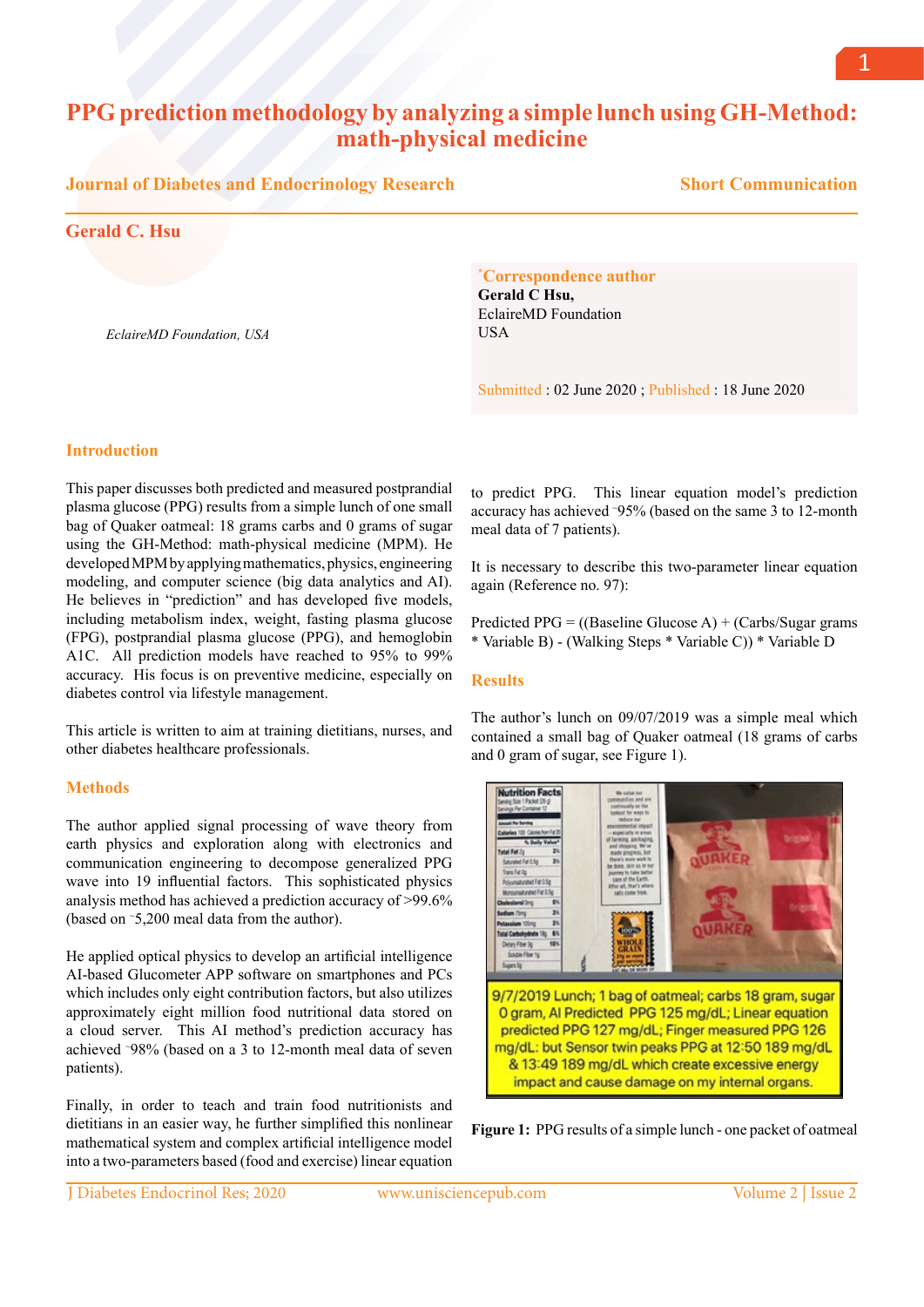He measured his PPG on the middle finger of his left hand, two hours after his first bite of lunch which resulted in a reading of 126 mg/dL. His AI Glucometer APP predicted PPG was 125 mg/dL and his two-parameters linear equation predicted PPG was 127 mg/dL. Both prediction models have achieved the same 99.2% prediction accuracy for this particular meal.

At the same time, his seven major data for a total of 12 sensor collected PPG values (applied on his left arm) are listed below (see Figure 2):



**Figure 2:** Sensor PPG record and graph

| Time (minutes) | PPG (mg/dL) |
|----------------|-------------|
| 0              | 173         |
| 15             | 167         |
| 50             | 189         |
| 72             | 144         |
| 109            | 189         |
| 121            | 150         |
| 180            | 141         |

This particular PPG waveform (i.e. curve) depicts a typical "twin peaks" pattern due to his higher carb intake (25% higher than his averaged carbs intake at 14.4 grams per meal, see Figure 3) despite his post-meal walk of 6,000 steps. It should be noted that these twin peaks of 189 mg/dL are associated with high left-over energy which circulates within the blood vessels throughout the body and damaged his internal organs via CVD, stroke, renal complications, foot ulcer, bladder infection, eye problems, etc.



**Figure 3:** Author's meal record (a total of 5,203 meal photos and their average carbs/sugar 14.4 grams, average PPG 118.4 mg/dL)

The author's baseline condition (see Reference no. 112, i.e. his pancreatic beta cell health state) is 121. His carb intake would give him an increased glucose around 36-45 mg/dL and his 6,000 walking steps would give him a decreased glucose of approximately 30-45 mg/dL. These two bands of glucose ranges are due to consideration of T2D severity in a particular patient. In this case, the linear equation operation is as follows:

Predicted PPG  $= 121 + 36 - 30$  $= 127$  mg/dL

### **Conclusion**

Although this article only describes a single meal's glucose situation, it is still useful through this example to explain the author's GH-Method: math-physical medicine (MPM) approach and its application on PPG prediction. There is no need to teach healthcare professionals this MPM approach in detail since it involves different background materials which takes years of learning. Once they can master the application of certain prediction techniques, they can help T2D patients to control their diabetes conditions effectively.

### **References**

- 1. Hsu, Gerald C (2018) Using Math-Physical Medicine to Control T2D via Metabolism Monitoring and Glucose Predictions. Journal of Endocrinology and Diabetes 1(1): 1-6.
- 2. Hsu, Gerald C. (2018). Using Signal Processing Techniques to Predict PPG for T2D. International Journal of Diabetes & Metabolic Disorders 3(2): 1-3.
- 3. Hsu, Gerald C (2018) Using Math-Physical Medicine and